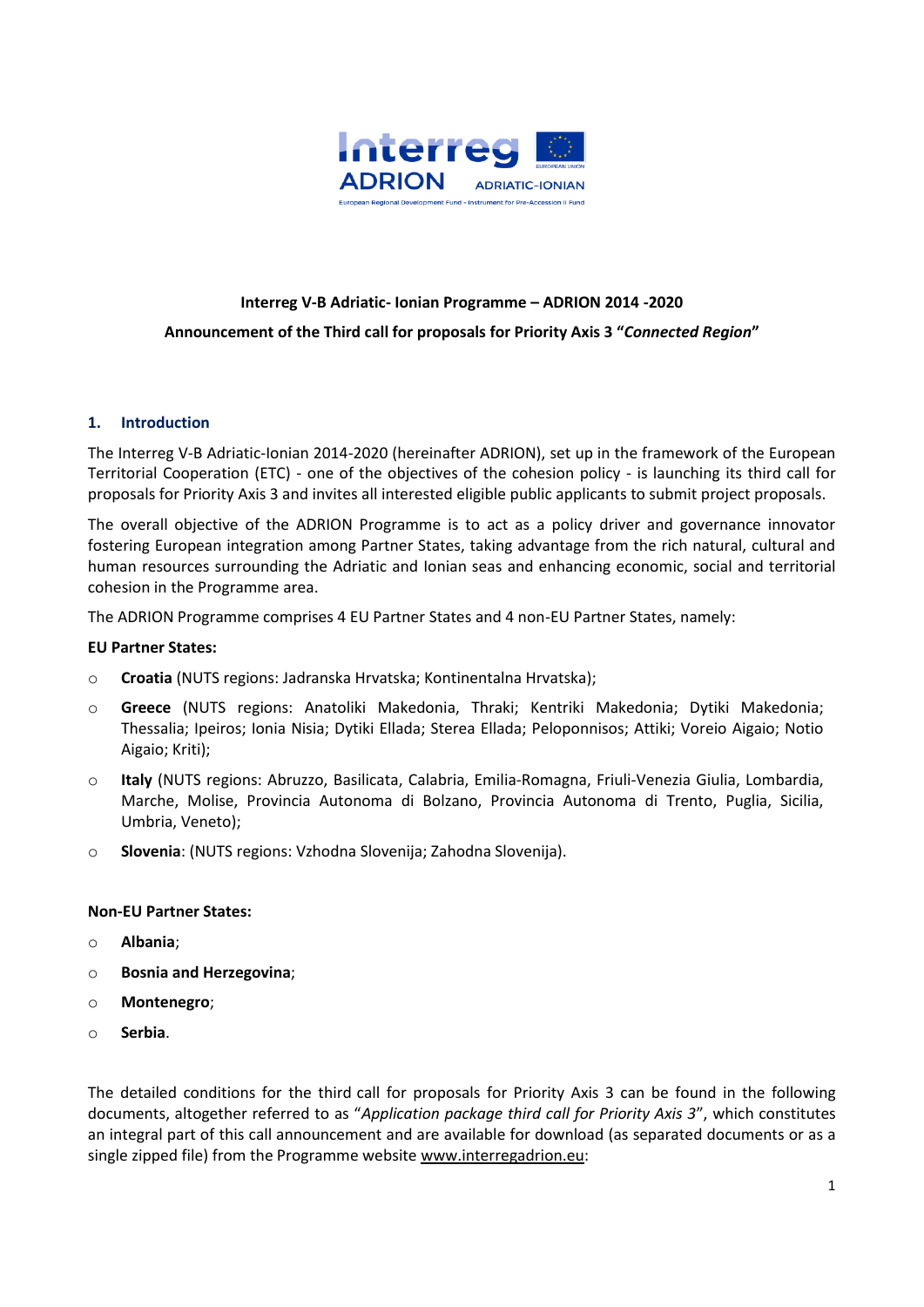- $\triangleright$  ADRION Cooperation Programme adopted by the European Commission with Decision C (2015) 7147;
- $\triangleright$  Programme Manual Third calls for proposals Priority Axes 1 and 3;
- $\triangleright$  Off-line application form and annexes;
- $\triangleright$  Applicants' Guidelines on the use of electronic monitoring system (e-MS).

## **2. Thematic Focus**

The third call for proposals on Priority Axis 3 is focused on 2 targeted topics, which have been selected on the basis of their strategic relevance for both the ADRION Programme and the EU Strategy for the Adriatic-Ionian Region - EUSAIR.

The third call for proposals on Priority Axis 3 is open only to the following two topics indicated below:

- 1. Topic 1: Maritime Transport;
- 2. Topic 2: City Transport.

A project proposal must refer to one topic only. The missing indication of the topic to which the project proposal refers to will bring to the exclusion of the project proposal (eligibility criterion).

Interested applicants are required to follow the main technical elements characterising the selected topic as indicated below when drafting their project proposal:

**Topic 1: Maritime Transport - Development of joint approaches and instruments in the field of maritime transport, such as a modern ship reporting system in the Adriatic Sea (Common Adriatic-Ionian Vessel Traffic Monitoring and Information System ADRIREP), motorways of the sea and related ITS (Intelligent Transport System).** 

# *Overall goal*

The overall goal of the third call for proposal – Priority Axis 3 – Maritime Transport - is aimed at optimizing the efficiency of transport infrastructures of the Adriatic Ionian, in particular with regard to the Mandatory Ship Reporting System in force, adopted by IMO resolution MSC 139 (76) in 2002 (ADRIREP amendments), the Vessel Traffic Information Management (VTMIS) procedures harmonization, the inclusion of IPA countries in SafeSeaNet and National Single Windows (NSW) procedures and data exchange harmonization.

# *Objectives*

The project proposal shall focus on:

o The update, integration and simplification of the existing ADRIREP - Adriatic Traffic Reporting system for the Adriatic Ionian seas;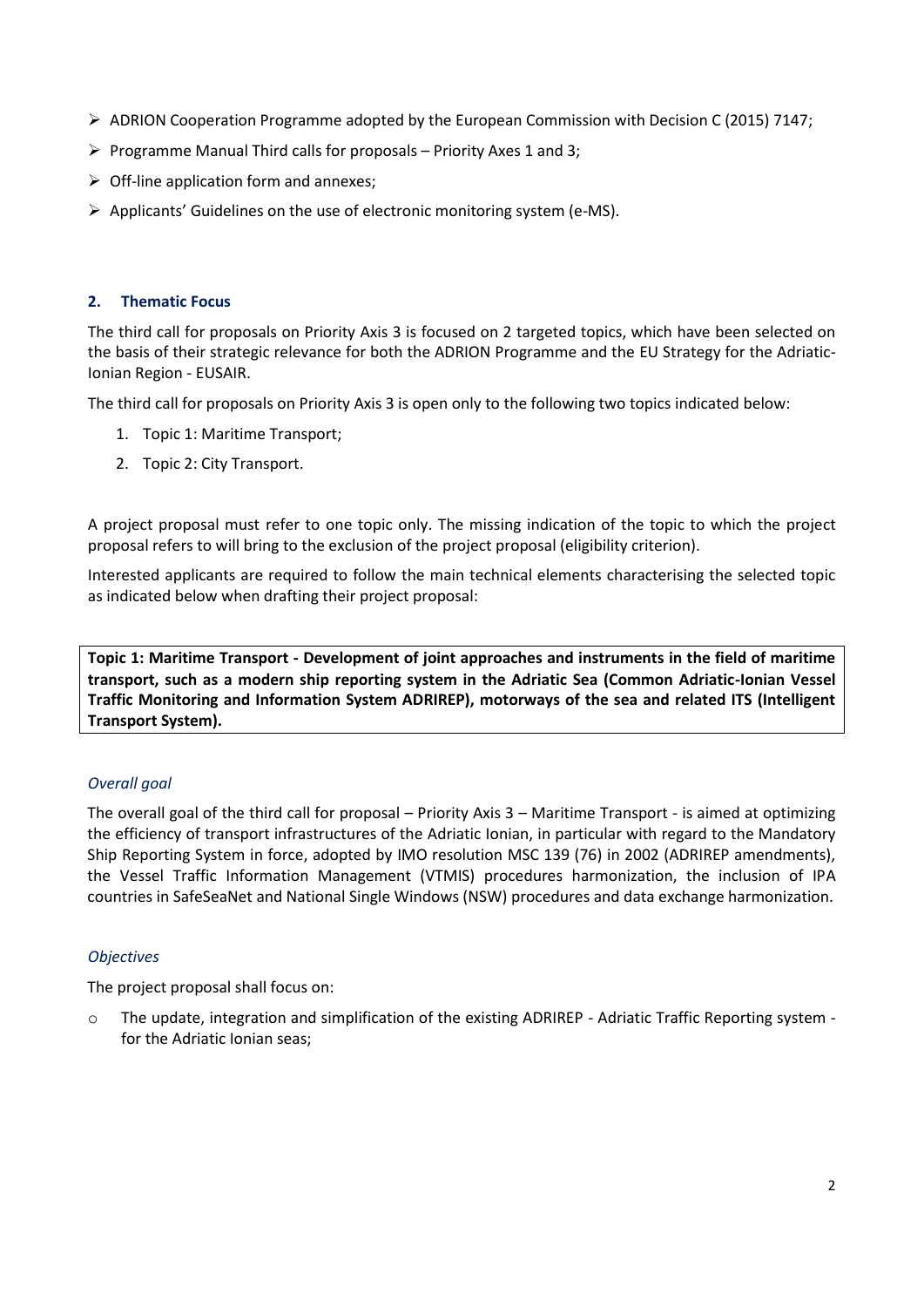- o The improvement and harmonization of the safety and efficiency of the navigation and of the procedures to exchange vessel traffic monitoring information among national VTMIS<sup>1</sup> - Vessel Traffic Management Information system;
- o The definition of joint training programmes for VTM Vessel Traffic Monitoring operators;
- $\circ$  The implementation of the SafeSeaNet<sup>2</sup> and National Single Window (NSW) standards and procedures in the IPA countries.

## *Structure of the project proposal*

Project proposals are required to pursue the implementation of the following activities considered to be as compulsory, in addition to the compulsory Work Packages –WP - (Management and Communication):

#### *WP T1 Networking*

 $\circ$  Setting up of a permanent governance structure (the Strategic Network), encompassing the maritime transport authorities and stakeholders, for the identification of existing obstacles/bottlenecks and potential for further improvement in the fields of VTMIS and data exchange platforms (National Single Window - NSW). The network is devoted to the standardisation of legal requirements and technical specifications in the field of intermodal transport investments and communication activities.

#### *WP T2 Common developments in vessel traffic monitoring and management*

- o Definition of the amendment (simplification/ harmonisation) of ADRIREP in the Adriatic Ionian seas procedures in order to reduce administrative burden and unnecessary duplication of data collected by VTMIS's in full compliance with the 2002/59/EC Directive, also considering the South East Mediterranean Motorway of the Sea of South-east Europe and submission of the proposal to IMO - International Maritime Organization - for approval;
- $\circ$  Definition of harmonised procedures to enhance safety and efficiency of navigation as well as exchange of vessel traffic information among national VTMIS's, with a view to implement a common VTMIS in the Adriatic-Ionian basin and include IPA Adriatic countries in SafeSeaNet<sup>3</sup>. The work shall be based on the existing transnational data sharing platform MAREΣ - Mediterranean Automatic Identification System Regional Exchange Server hosted by Italy on behalf of EMSA – European Maritime Safety Agency.

Maritime safety

**.** 

- Port and maritime security
- Marine environment protection
- Efficiency of maritime traffic and maritime transport

<sup>1</sup> VTMIS - Vessel Traffic Management Information system: a European vessel traffic monitoring and information system established in order to enhance maritime safety, port and maritime security, marine environment protection and efficiency of maritime traffic and maritime transport in EU waters

 $2$  A European vessel traffic monitoring and information system established in order to enhance maritime safety, port and maritime security, marine environment protection and efficiency of maritime traffic and maritime transport in EU waters.

 $3$  SafeSeaNet is a vessel traffic monitoring and information system, established in order to enhance:

It has been set up as a network for maritime data exchange, linking together maritime authorities from across Europe. It enables European Union Member States, Norway, and Iceland, to provide and receive information on ships, ship movements, and hazardous cargoes.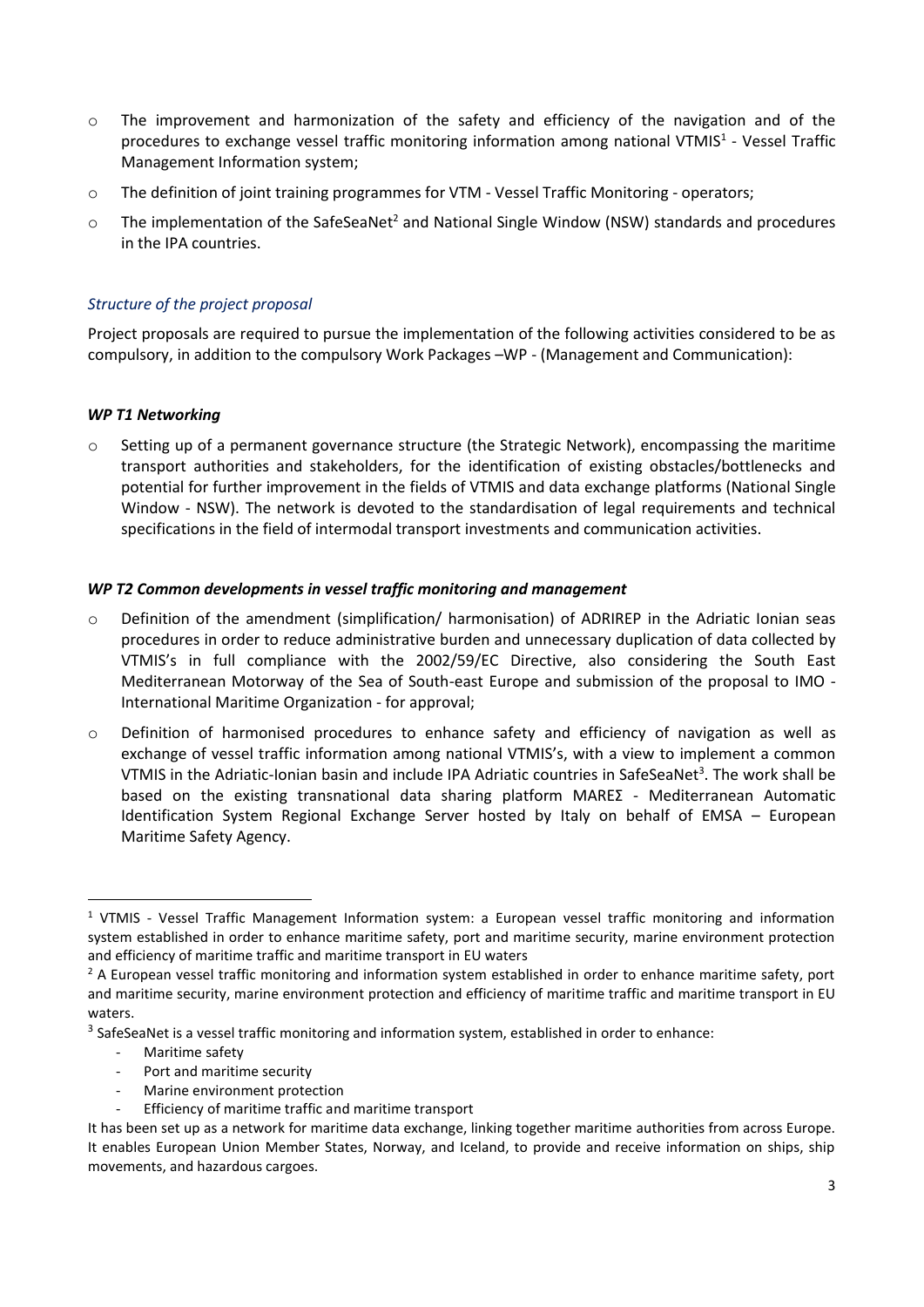## *WP T3 Training tools and methods for vessel traffic monitoring (VTM) operators*

- $\circ$  Joint development of new training tools and methods for vessel traffic monitoring (VTM), including:
	- the analysis on VTM-related Vocational Education and Training (VET);
	- the identification of skills needs;
	- the design of specific new VET and life-long learning courses for VTM operators based on Learning outcomes in a European Qualification Framework (EQF) perspective;
	- the validation and certification of skills, based on learning outcomes and reference to EQF.

#### *WP T4 Adriatic-Ionian common maritime single window platform concept*

- o The undertaking of joint harmonization policy measures and simplification actions aiming at the identification of operational procedures and technical options/standards for enabling interoperability and data exchange among existing National Single Windows (NSWs);
- o Assessment of the maritime single window measures and procedures to-be-established in IPA Partner States.

#### *Partnership requirements*

EU financing is only provided to financing Project Partners located in the ADRION Programme area. Each project proposal must involve at least 6 financing Project Partners from 6 different Partner States of the Programme area, out of them:

- At least 4 financing Project Partners including the Lead Applicant from 4 different ERDF Partner States;
- At least 2 financing Project Partners from 2 different IPA Partner States.

The partnership can include a maximum of 2 financing Project Partners from the same Partner State.

The eligible partnership can consist of a maximum of 16 financing Project Partners.

Potential beneficiaries – regardless whether they apply for the role of Lead Applicant or Project Partners – cannot be involved in more than one project proposal per call/Priority Axis.

The potential beneficiaries will be identified on the basis of VAT or other national identified number, indicated in the B section of the Application Form. Lack of provision of the aforementioned information (VAT or other national identifying number) will bring to the rejection of the project proposal.

MA/JS reserve the right to verify the correctness of the provided information.

If, for whatever reason, two or more financing Project Partners are declared ineligible, the entire project proposal will be rejected.

#### *Eligible financing Project Partners*

The eligible financing Project Partners are the following:

 $\circ$  Public authorities at national or regional level competent for the addressed topics;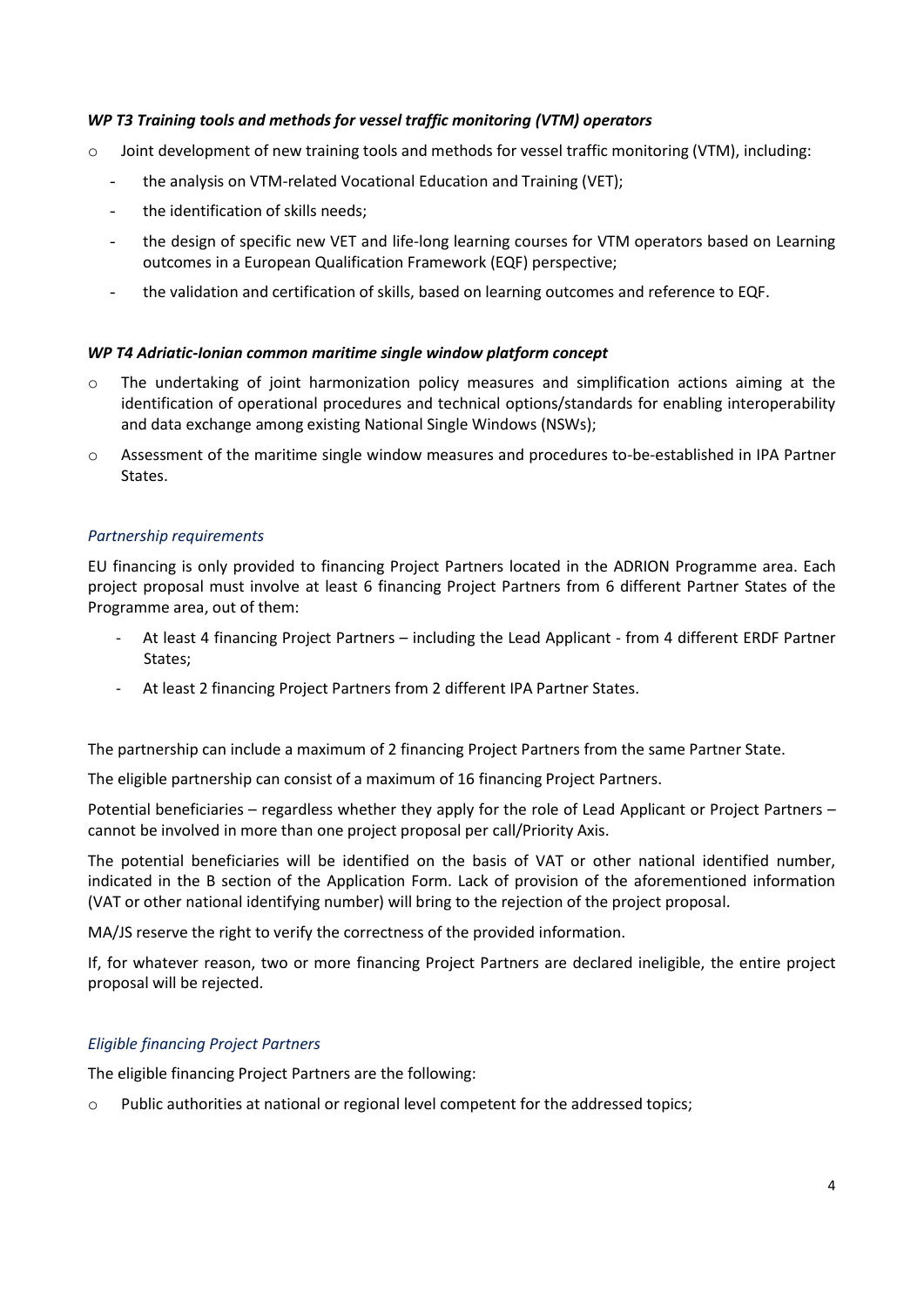o Bodies governed by public law and public bodies competent for the addressed topic on condition that the relevant competent public authority (i.e.: ministry, regional administration) is involved as associated partner within the same project proposal.

The eligible financing partners listed above, competent for the addressed topic and interested in being part of a project proposal, must fulfil all the following criteria:

- o Established under the national law of one of the Partner States participating in the Programme. Nationality will be determined on the basis of the organisation's statute/articles of incorporation which shall demonstrate that it has been established by an instrument governed by the internal law of a Partner State participating to the Programme. In this respect, any legal entity whose statute has been established under the national law of a country not participating to the Programme cannot be considered as an eligible partner, even if it has established branches/offices legally registered under the national law of a Partner State participating to the Programme;
- o Have their legal seat and their seat of operations in a Partner State/part of a Partner State included in the Programme area (with the exception of "*Assimilated partners*");
- o Be endowed with legal personality.

In addition to what above, eligible financing Project Partners shall be, according to their legal status:

- o National, regional public bodies;
- $\circ$  Bodies governed by public law, as defined in Article 2(4) of Directive 2014/24/EU on public procurement, i.e. bodies that have all of the following characteristics:

(a) They are established for the specific purpose of meeting needs in the general interest, not having an industrial or commercial character;

(b) They have legal personality;

(c) They are financed, for the most part, by the State, regional or local authorities, or by other bodies governed by public law; or are subject to management supervision by those authorities or bodies; or have an administrative, managerial or supervisory board, more than half of whose members are appointed by the State, regional or local authorities, or by other bodies governed by public law.

As an exception, and in order to overcome the geographical constraints applying to Italy, those Italian public authorities at national level which are competent in their scope of action for certain parts of the eligible area but which are located outside of it (i.e.: Ministries), are considered as assimilated partners, equal in rights and obligations to applicants located within the Programme area.

The attribution of the characteristic of Assimilated Partner to an Italian institution located outside the Programme area shall be duly justified in the project application and further assessed with the support of the National Contact Point.

Participation of EGTC within the meaning of Article 2(16) of Regulation (EU) No 1303/2013, international organizations and private bodies/institutions is not allowed.

#### *Lead Applicant*

The Lead Applicant must be located in an ERDF Partner State.

Only the following bodies located in the ERDF Partner States shall be considered as eligible Lead Applicant:

- o National, regional public authorities;
- o National, regional public bodies;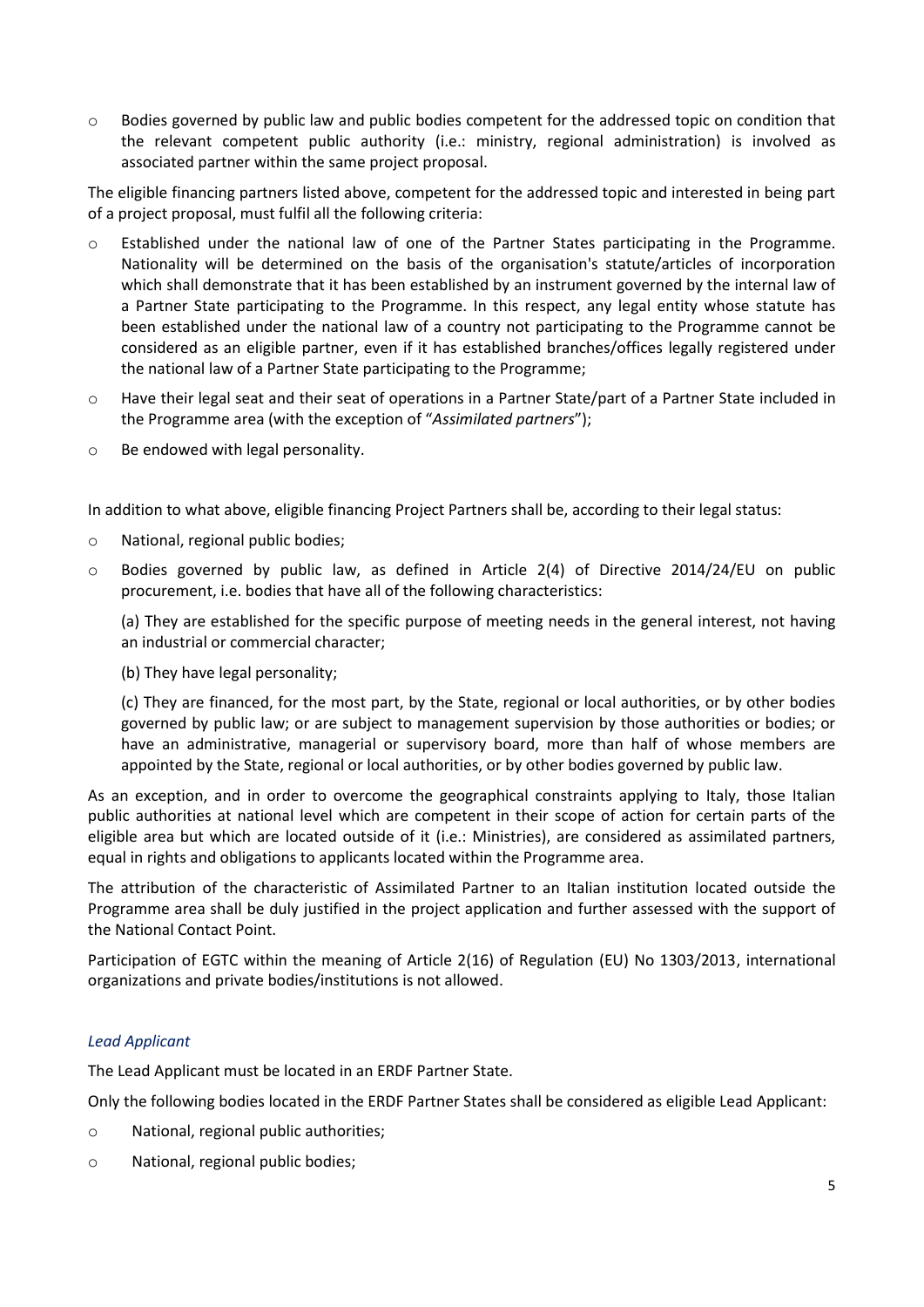- o Bodies governed by public law;
- o Assimilated partners.

**Topic 2: City transport - Capitalization of technology innovation applied to integrated environmentalfriendly and multimodal mobility services/structures addressed to cities and functional urban areas.**

## *Overall goal*

The overall goal of the third call for proposals – Priority Axis 3 – City Transport is aimed at contributing the reviewing of individual and public transport in accordance with the current changes on demography. According to the European Commission, the European Union is facing unprecedented demographic changes (ageing population, low birth rates, changing family structures and migration); such challenges affect the IPA countries as well. Taking advantage from the opportunity offered by the electro-mobility and the shared mobility revolution, the present call for proposals intends to contribute to the creation and testing of an integrated innovative planning tools for a sustainable city mobility solution in the Adriatic-Ionian region, forecasting future demand for public city transport due to demographic change.

The topic of the present call focuses on:

**-** Car ownership and individual transport

Car ownership rates increased significantly during the 70s along with low fuel process and contributing to urban sprawl but flattened and declined in some cases during the 90s, coinciding with almost reached saturation point. Nowadays, the advent of electro-mobility and the diffusion of (affordable and accessto -all) sharing mobility systems do create the conditions for changes in lifestyle and may lead to a possible reduction of car ownership and a shift to more sustainable modes of transport, in the next decades.

**-** Collective transport

The observed trends of re-urbanization and consumers' increased preference for walkable neighbourhoods will probably slow down the urban sprawl trends and reduce car dependency. People living in urbanized areas are provided with several public transport and car sharing options to satisfy their mobility needs, and slow mobility (walking and cycling) is gaining increasing attention. In the longterm mobility patters will inevitably change and people will be relying more and more on public transport, particularly aged population and other segment with reduced driving capability.

Taking advantage of the opportunity offered by the electro-mobility and the share mobility revolution, bearing in mind the socio-demographic changes we have been facing, the overall goal aims at the creation and testing of an integrated innovative planning tools for a sustainable city mobility solution in the Adriatic-Ionian region, forecasting future demand for public city transport due to demographic change.

## *Objectives*

The project proposals shall focus on:

- $\circ$  The development of innovative approaches to improve sustainable clean city mobility systems;
- $\circ$  The identification of city transport policies better suiting changing mobility needs;
- $\circ$  The promotion of citizens' active involvement in the development of sustainable urban mobility plans (SUMPs) in ADRION cities;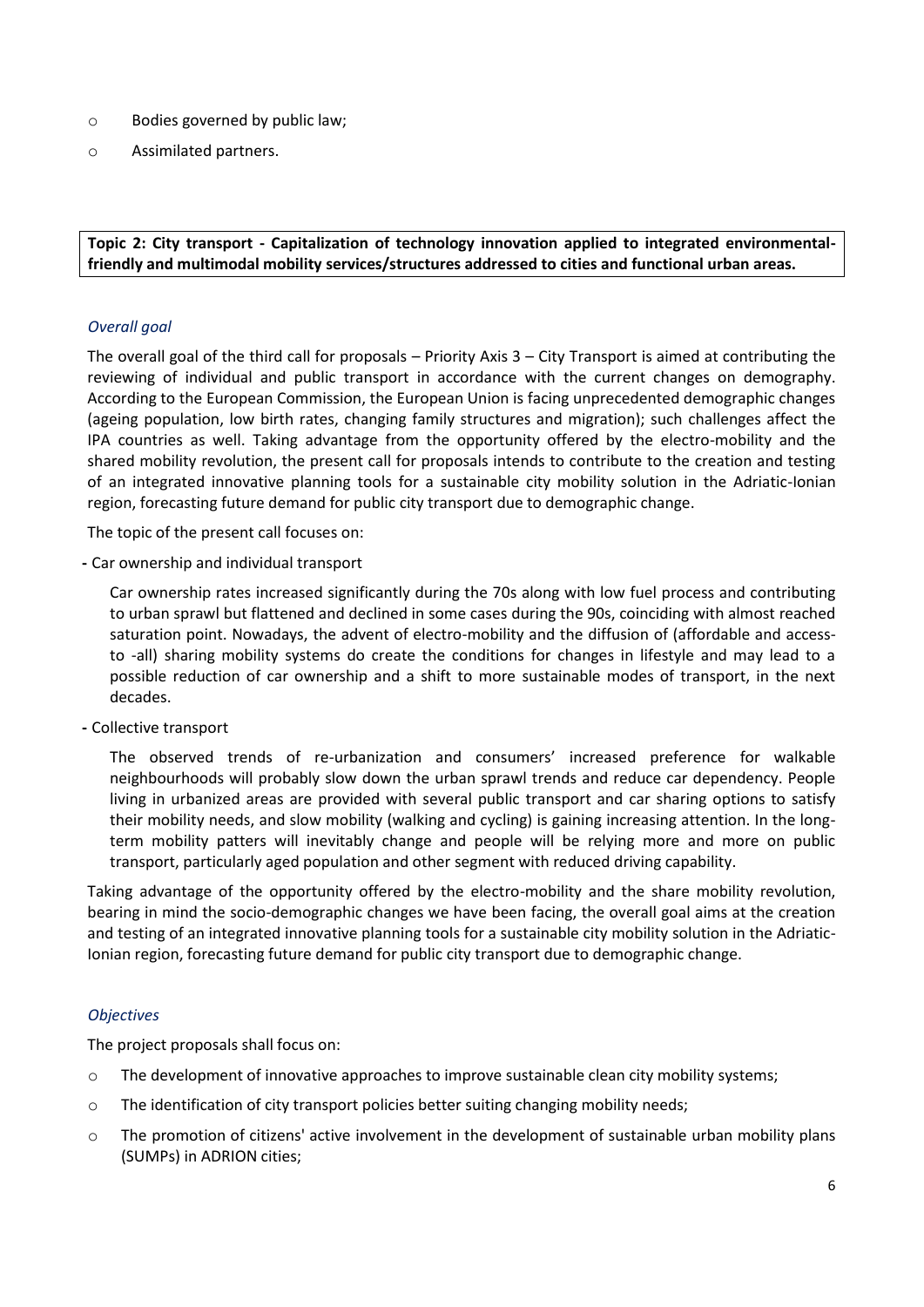o The transnational cooperation between public authorities and their transport entities to improve multimodal and low carbon mobility and environmental quality.

## *Structure of the project proposal*

Project proposals are required to pursue the implementation of the following activities considered to be as compulsory, in addition to the compulsory Work Packages – WP - (Management and Communication):

#### *WP T1 Methodological framework and assessment*

 $\circ$  Creation and implementation of living labs involving as forms of participatory governance institutions, stakeholders and citizens according to the quadruple helix approach (e.g.: research institutions, trade and business operators, citizens/civil society and commuters, local authorities) for the identification of measures of low-carbon city transport dialoguing via exchanging knowledge platform.

## *WP T2 Identification of innovative business tool supporting innovation and implementation of different Pilot action (at least one Pilot action per each involved metropolitan area)*

- o Improvement of pedestrian traffic;
- o Implementation of clean public transport;
- o Creation of green safe bicycle routes;
- o Setting up of share biking public (private / public) services;
- o Setting up of car sharing public (private / public) services;
- o Governance and management of high congested roads;
- o Integrated ticketing and tariff schemes;
- o Transnational social media-based competition for identification of fresh ideas for sustainable city transport services.

# *WP T3 Creation of a transnational strategy devoted to policymakers and planners for revision of transport policies for a more sustainable, integrated, accessible and harmonized mobility system.*

o Identification of a shared strategy and its application at policy level.

#### *Partnership requirements*

EU financing is only provided to financing Project Partners located in the ADRION Programme area. Each project must involve at least 6 financing partners from 6 different Partner states of the Programme area, out of them:

- At least 4 financing Project Partners including the Lead Applicant from 4 different ERDF Partner States;
- At least 2 financing Project Partners from 2 different IPA Partner States.

The partnership can include a maximum of 2 financing Project Partners from the same Partner State.

The eligible partnership can consist of a maximum of 16 financing Project Partners.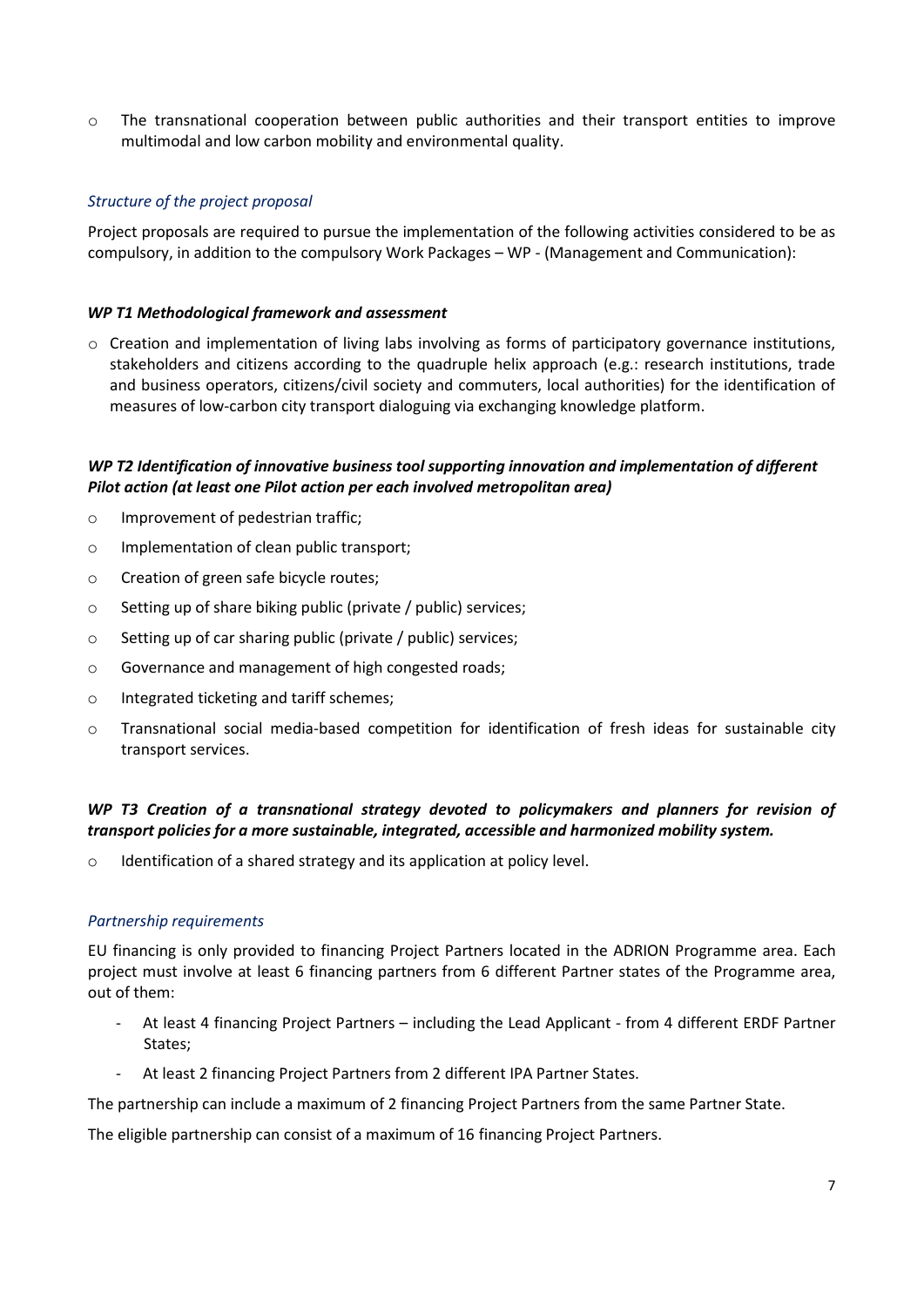Potential beneficiaries – regardless whether they apply for the role of Lead Applicant or Project Partners – cannot be involved in more than one project proposal per call/Priority Axis.

The potential beneficiaries will be identified on the basis of VAT or other national identified number, indicated in the B section of the Application Form. Lack of provision of the aforementioned information (VAT or other national identifying number) will bring to the rejection of the project proposal.

MA/JS reserve the right to verify the correctness of the provided information.

If, for whatever reason, two or more financing Project Partners are declared ineligible, the entire project proposal will be rejected.

#### *Eligible Financing Project Partners*

In consideration of the pattern of activities of the present topic 2 (reference to Work Package T2 - Pilot actions) and in order to guarantee a sound feasibility and a prompt readiness of their implementation, each eligible metropolitan area (ref. to list of eligible metropolitan areas below), interested in being part of the project proposal, must take part with:

at least 1 public authority, identified at national, regional, local level and their associations, representative of the eligible metropolitan areas and competent in the matter of urban transport and able to guarantee the availability of the necessary permissions, if necessary, for the implementation of the pilot actions.

Participation is also open to:

bodies governed by public law and public bodies competent for the addressed topic (city transport) on condition that the relevant competent public authority identified at national, regional, local level, and their associations, representative of the eligible metropolitan areas is involved as Lead Applicant/Project Partner within the same project proposal.

The eligible applicants listed above, competent for the addressed topic and interested in being part of a project proposal, must fulfil all the following criteria:

- $\circ$  Established under the national law of one of the Partner States participating in the Programme. Nationality will be determined on the basis of the organisation's statute/articles of incorporation which shall demonstrate that it has been established by an instrument governed by the internal law of a Partner State participating to the Programme. In this respect, any legal entity whose statute has been established under the national law of a country not participating to the Programme cannot be considered as an eligible partner, even if it has established branches/offices legally registered under the national law of a Partner State participating to the Programme;
- o In case of national and regional bodies: have their legal seat and their seat of operations in a Partner State/part of a Partner State included in the Programme area (with the exceptions of "*Assimilated partners*");
- o In case of local bodies: have their legal seat and their seat of operations in the eligible metropolitan areas (ref. to list of eligible metropolitan areas);
- o Be endowed with legal personality.

In addition to what above, eligible financing partners shall be, according to their legal status:

o National, regional, local public bodies and associations formed by several of such public bodies;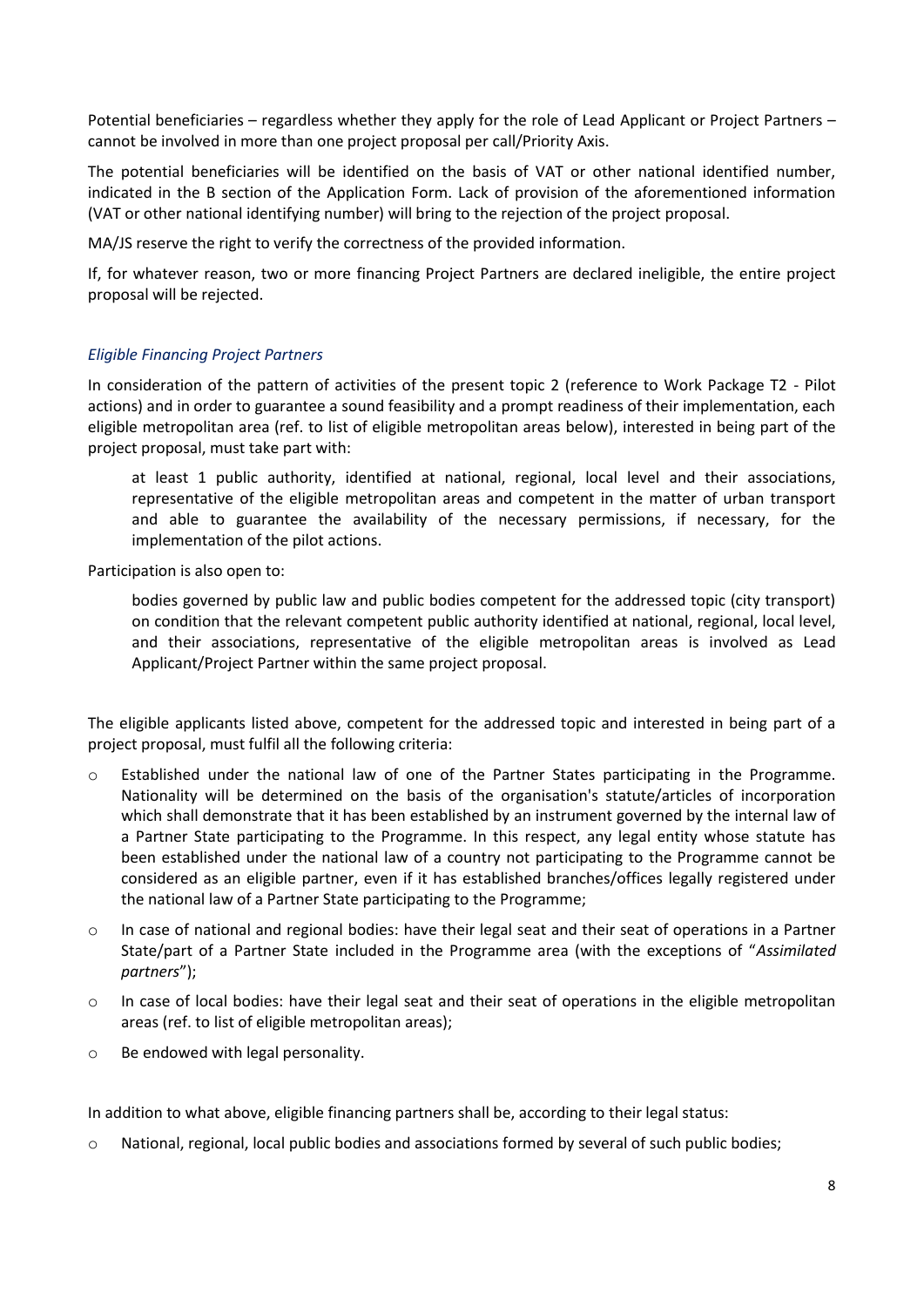$\circ$  Bodies governed by public law, and associations constituted by several bodies governed by public law, as defined in Article 2(4) of Directive 2014/24/EU on public procurement, i.e. bodies that have all of the following characteristics:

(a) They are established for the specific purpose of meeting needs in the general interest, not having an industrial or commercial character;

(b) They have legal personality;

(c) They are financed, for the most part, by the State, regional or local authorities, or by other bodies governed by public law; or are subject to management supervision by those authorities or bodies; or have an administrative, managerial or supervisory board, more than half of whose members are appointed by the State, regional or local authorities, or by other bodies governed by public law.

As an exception, and in order to overcome the geographical constraints applying to Italy, those Italian public authorities at national level which are competent in their scope of action for certain parts of the eligible area but which are located outside of it (i.e.: Ministries), are considered as assimilated partners, equal in rights and obligations to applicants located within the Programme area.

The attribution of the characteristic of Assimilated Partner to an Italian institution located outside the Programme area shall be duly justified in the project application and further assessed with the support of the National Contact Point.

Participation of EGTC within the meaning of Article 2(16) of Regulation (EU) No 1303/2013, international organizations and private bodies/institutions is not allowed.

## *Lead Applicant*

The Lead Applicant must be located in an ERDF Partner State.

The following bodies located in the ERDF Partner States shall be considered as eligible Lead Applicant:

- $\circ$  National, regional public authorities, including associations formed by several national, regional, local public authorities;
- $\circ$  Public national, regional, local public bodies, including associations formed by national, several regional or local bodies;
- o Bodies governed by public law, including associations formed by several bodies governed by public law;
- o Assimilated partners.

#### *Eligible metropolitan areas*

Please find below the list of metropolitan areas, identified for each ADRION Partner State, where the project must be implemented.

Each eligible metropolitan area must be involved in one project proposal only.

| <b>ADRION Partner</b><br><b>State</b> | Eligible metropolitan areas                                                                                                                                                           |
|---------------------------------------|---------------------------------------------------------------------------------------------------------------------------------------------------------------------------------------|
| <b>ITALY</b>                          | Milan, Palermo, Bologna, Bari, Catania, Venezia, Verona, Bergamo, Taranto, Brescia, Parma,<br>Reggio Emilia, Messina, Padova, Trieste, Ancona, Campobasso, Reggio Calabria, Catanzaro |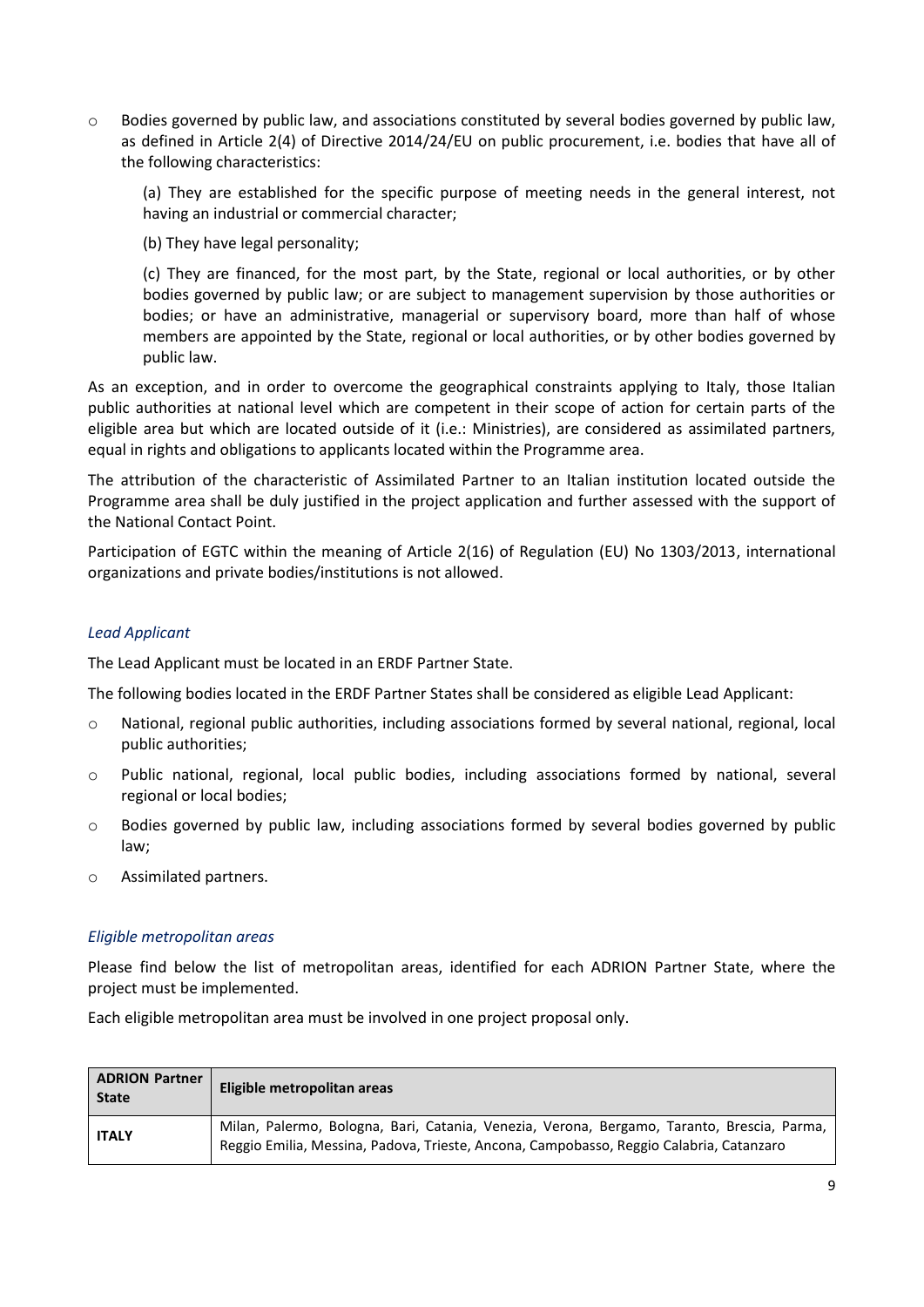| <b>SLOVENIA</b>                                   | Ljubljana, Maribor                                                                                                    |  |  |  |  |  |  |
|---------------------------------------------------|-----------------------------------------------------------------------------------------------------------------------|--|--|--|--|--|--|
| <b>CROATIA</b>                                    | Zagreb, Split, Rijeka, Osijek                                                                                         |  |  |  |  |  |  |
| <b>GREECE</b>                                     | Athens, Thessaloniki, Patra, Heraklion, Piraeus, Larissa, Volos, Alexandroupoli, Corfu, Ioannina,<br>Rhodes, Mytilene |  |  |  |  |  |  |
| <b>ALBANIA</b>                                    | Tirana, Durres                                                                                                        |  |  |  |  |  |  |
| <b>BOSNIA</b><br><b>AND</b><br><b>HERZEGOVINA</b> | Sarajevo, Banja Luka, Tuzla, Zenica                                                                                   |  |  |  |  |  |  |
| <b>MONTENEGRO</b>                                 | Podgorica, Ulcinj, Bar, Budva, Tivat, Kotor, Herceg Novi                                                              |  |  |  |  |  |  |
| <b>SERBIA</b>                                     | Belgrade, Novi Sad                                                                                                    |  |  |  |  |  |  |

## **3. Common Provisions**

#### *3.1 Time schedule and submission*

The third call for proposal for Priority Axis 3 will be open from **22 May 2019 - h: 15:00 (CEST time)** to **13 September 2019 - h: 15:00 (CEST time)** and will follow a single step procedure, i.e. full Application Form and requested supporting documents will have to be submitted by the indicated deadline.

Project proposals must be submitted in English language and only through the web-based electronic monitoring system (e-MS) available at [www.interregadrion.eu.](http://www.interregadrion.eu/)

The Lead Applicant need to be registered on the e-MS system to be able to create and submit valid application forms.

The Lead Applicant shall be in charge for the submission of the Application on behalf of its partnership.

The application package for the third call for proposals for Priority Axis 3 also contains the off-line template of the application form for information purposes only. The only valid application form will be the one created and submitted via the e-MS.

Full information on the application and selection procedure is detailed in the chapter "*Procedure for submission and selection of project proposals"* of the Programme Manual.

#### *3.2 Budget available*

The ADRION programme will allocate up to **EUR 6.294.437,05** of EU contribution to the third call for proposals for Priority Axis 3, broken down in ERDF and IPA as follows:

|                                 | <b>ERDF</b>                  | <b>IPA</b> | <b>Total EU</b><br>contribution | <b>National</b><br>contribution | <b>Total</b><br>funding (EU<br>contribution.<br>+ national<br>contribution |
|---------------------------------|------------------------------|------------|---------------------------------|---------------------------------|----------------------------------------------------------------------------|
| Topic 1 - Maritime<br>transport | $\vert$ 2.644.112,40 $\vert$ | 503.106,13 | 3.147.218,53                    | 555.391,50                      | 3.702.610,03                                                               |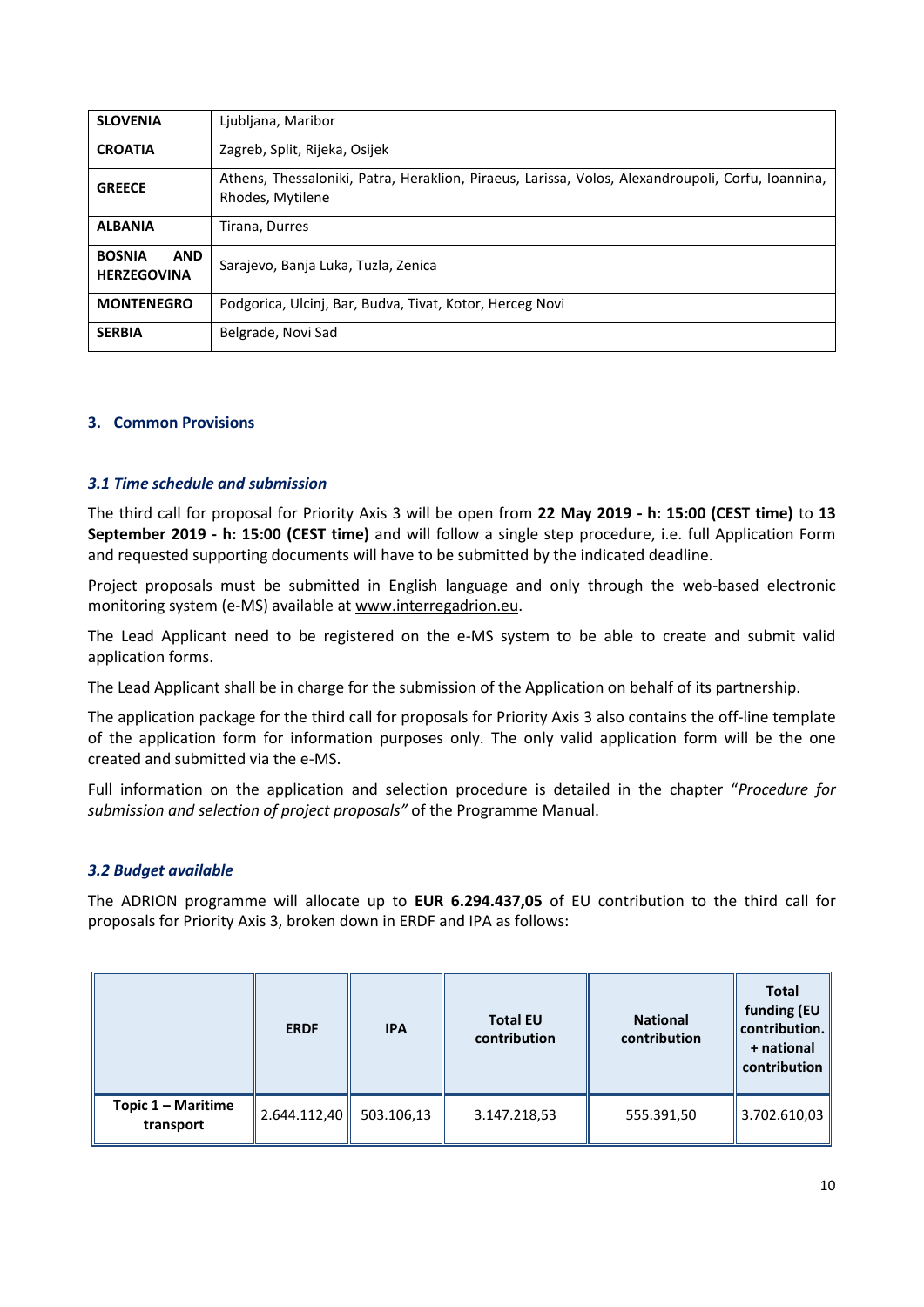| Topic 2 – City transport    2.644.112,40    503.106,13 |                                                        | 3.147.218,53 | 555.391.50   | $\parallel$ 3.702.610,03 |
|--------------------------------------------------------|--------------------------------------------------------|--------------|--------------|--------------------------|
| <b>TOTAL</b>                                           | $\vert$ 5.288.224,80 $\vert$ 1.006.212,26 $\vert\vert$ | 6.294.437,06 | 1.110.783,00 | $\  7.405.220,06 \ $     |

The above mentioned amounts are indicative; the Monitoring Committee of the ADRION programme reserves the right not to commit all available resources, depending on the quality of submitted applications.

Upon completion of the assessment, the submitted applications will be ranked and will be co-financed according to the EU resources available.

## *3.3 Project size*

Recommended maximum EU contribution for project proposals submitted within the present topic is EUR 3.147.218,53, out of which EUR 2.644.112,40 (ERDF) and EUR 503.106,13 (IPA).

Projects are warmly recommended to define their respective budget following the ratio between ERDF and IPA funds 85:15 as available in this Priority Axis of the Programme.

#### *3.4 Co-financing rate*

ADRION contribution will be limited to a co-financing rate up to 85% of eligible costs for all financing Project Partners (i.e.: both benefitting from ERDF and IPA contribution). The share of expenditure (at least 15%) not covered by ERDF or IPA funds shall be ensured by national co-financing sources.

In case applicants intend to implement activities being considered as State Aid relevant, the maximum grant will be calculated applying the *de minimis rule* while respecting the co-financing percentage above.

#### *3.5 Project duration*

As far as the third call for proposals is concerned, the project duration shall be up to a maximum of 30 months, starting from the date indicated in the approved application form.

#### *3.6 Selection of projects*

The assessment of the application is coordinated by the Managing Authority and performed by the Joint Secretariat, with the support of the National Contact Points and eventually of external experts.

In order to ensure equal, fair and transparent approach, the project proposals are assessed according to a set of criteria previously elaborated by the Programme, approved by the Monitoring Committee and detailed below:

Admissibility and Eligibility checks (ref. Programme Manual Third call for proposals – Annexes 2 and 3): are aimed at verifying the respect of all formal and substantial minimum conditions of eligibility.

Only those proposals having positively passed the admissibility and eligibility checks will be progressed to the assessment of their quality.

Qualitative evaluation (ref. Programme Manual Third call for proposals – Annex 4): is performed according to a list of criteria and is aimed at assessing their degree of fulfilment by each project proposal and is divided into two steps: